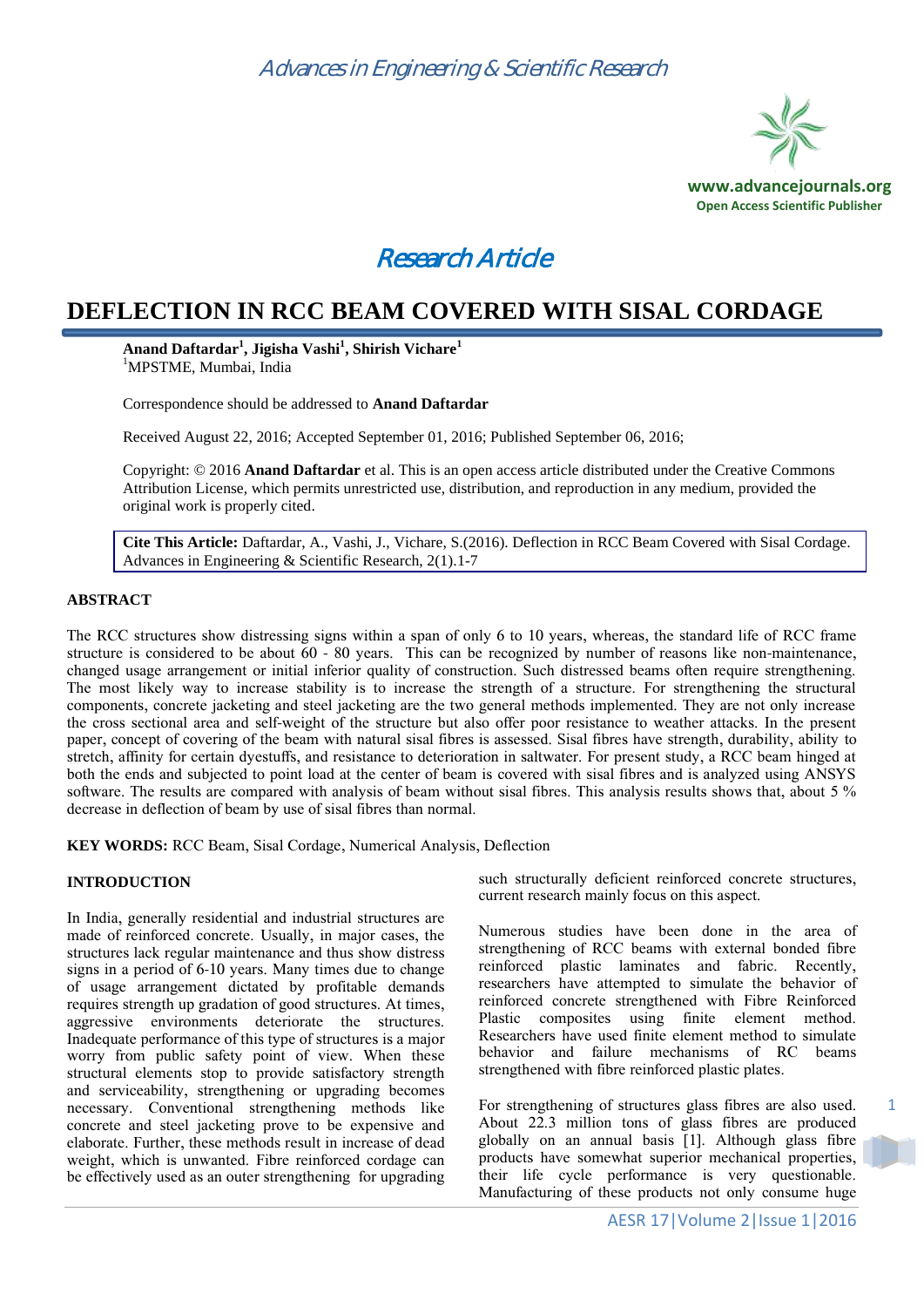energy but their disposal at the end of their life cycle is also very difficult since there is virtually no recycling option. Annual industrial crops grown for fibre, have the potential to supply enough renewable biomass for various bioproducts. Thus, there is a good case in support of possible use of natural fibers in place of glass fibers.

The natural fibres like jute, coir, banana, hemp, ramie, sisal etc. are used as composites in structural up gradation are progressively increasing. Wood flour and other fibres are primarily used as fillers in thermoplastic decking, building materials, furniture & automotive components. Long agricultural fibres such as flax, sisal, kenaf, bast, hemp  $\&$ jute are used as structural reinforcements in thermoplastic/thermoset composites as a replacement of glass fibre. Natural fibre composites can easily be recycled than glass or carbon composites. The usage of natural fibre composites is higher in Europe than other countries [2]. Advantages of Natural fibre composites components includes weight reduction of 10-30%, excellent acoustical absorption properties, good impact properties with convenience of forming complex shaped parts in a single molding process. Coir fibres have a diameter of 100 to 450 mm, density of 1.15 gm/cc, elastic modulus of 4 to 6 GN/ $m^2$ , an elongation percentage of 15 to 40 %, cellulose/Lignin content of 43/45 %, and micro fibrillar angle of 30 to 49 degrees [3]. The pre-treatment of fibres changes the composition and ultimately changes not only its properties but also the properties of composites. Sometimes it improves the behavior of fibres but sometimes its effect is not favorable [4].

Using finite element analysis, an attempt has been made to study the behavior of sisal covered RCC beam and unretrofitted reinforced concrete beam incorporated in this paper. The beam is subjected to point load at the center of span. Observations are made for reduction in deflection of Reinforced Concrete beam strengthened with FRSC (Fiber Reinforced Sisal Cordage). The finite elements software ANSYS is used for simulating RCC beam retrofitted using sisal cordage. The natural fibres like sisal, banana, wakka etc., are local resources which are easily available in and around the area in which structural elements are situated. Sisal fibre is derived from the leaves of the plant. It is usually obtained by machine decortications in which the leaf is crushed between rollers and then mechanically scraped. Sisal fibre is fairly coarse and inflexible. It is valued for cordage use because of its strength, durability, ability to stretch, affinity for certain dyestuffs and resistance to deterioration in saltwater.

A relatively fresher concept is to consider natural fibres as a reinforcing material. Moreover, sisal banana leaf fibres are already available as products for consumer and industrial uses. Stringent environmental law and consumer awareness has forced industries to support long term sustainable growth and develop new technology based on renewable feedstock. The sisal plants look like giant pineapples, and during harvest the leaves are cut as close to the ground as possible. The soft tissue is scraped from the fibres by hand or machine. The fibres are dried and brushes remove the remaining dirt, resulting in a clean fibre. Sisal produces sturdy and strong fibres. Sisal fibre is one of the prospective reinforcing materials and its use has been more

 $\overline{\phantom{a}}$ 

experiential than technical until now. The use of 0.2% volume fraction of 25mm sisal fibres leads to free plastic shrinkage reduction. Sisal fibres conditioned in a sodium hydroxide solution retained respectively 72.7% and 60.9% of their initial strength after 420 days. On immersion of the fibres in a calcium hydroxide solution, it was noticed that original strength was completely lost after 300 days [5].

The explanation for the higher attack by  $Ca(OH)_2$  can be related to a crystallization of lime in the fibres pores is given by [6]. Presently, Sisal represents the first natural fibre in commercial application, in which it is estimated in more than half of the total of all natural fibres used. The Sisal plant is a monocotyledonous, whose roots are fibrous, emerging from the base of pseudo stem. As per [7], the fibres of sisal are made of elementary fibres of 4 to 12 μm diameter that are aggregated by natural bound forming small cells of 1 to 2 μm. Such arrays are placed along the length of the plant on a regular shape, with lengths of 45 to 160 cm. The composition of sisal leaves is basically of cellulose, lignin and hemicelluloses. The lignocellulosic material contributes to about75 to 80 % of the total weight of the leaves. While, cellulose contributes to about 9 to 12 % of the total weight. The failure strength and the modulus of elasticity, besides the lengthening of rupture, depends on the amount of cellulose and the orientation of the microfibres. As a natural product, these characteristics have a wide variation from one plant to another. The sisal cordage are found commercially in several formats: fabric, cords, strips, wire, rolls, etc. and available in countries like, East Africa, Bahamas, Antiqua, Kenya, Tanzania, and India. Various researchers provide the mechanical properties of sisal fiber which are as shown in Table 1. Properties of these sisal fibres used in this paper for modeling are as shown in Table 2.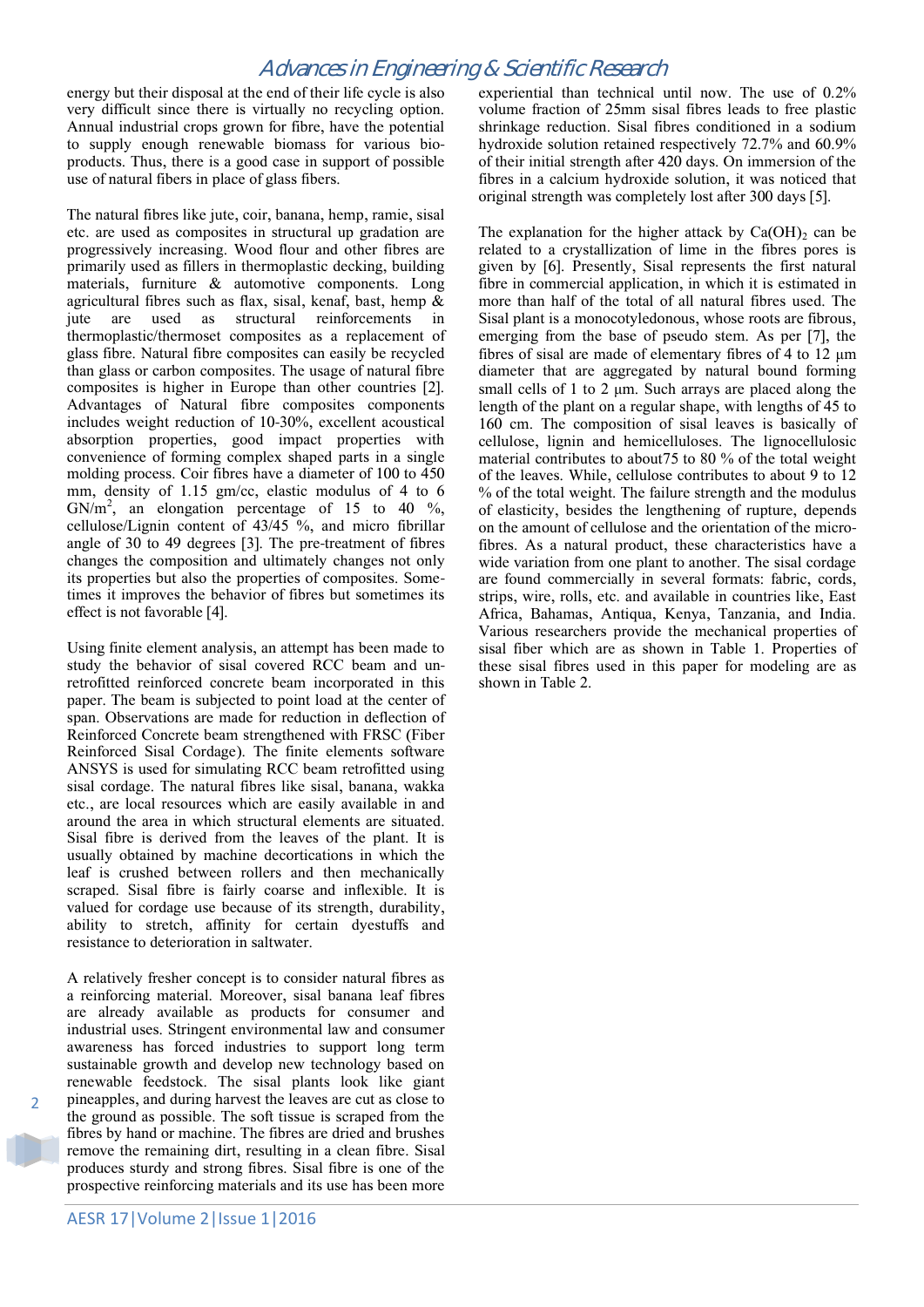| <b>Tensile Strength</b> | <b>Tensile</b><br><b>Modulus</b><br>(Gpa) | Elongation at Break<br>(%) | <b>References</b>    |
|-------------------------|-------------------------------------------|----------------------------|----------------------|
| (Mpa)                   |                                           |                            |                      |
| $550\pm100$             | $24 \pm 0.4$                              | $2.4 \pm 0.4$              | Oksman et al., 2002  |
| $400 - 700$             | $7 - 20$                                  | $2 - 14$                   |                      |
| $400 - 700$             | $9 - 38$                                  | $2 - 14$                   | Li, Y., 2007         |
| $100 - 700$             | $25 - 50$                                 | $3 - 6$                    |                      |
| $400 - 700$             | $9 - 20$                                  | $5 - 14$                   | Joseph et a.l, 2002  |
| $530 - 630$             | $17 - 21$                                 | $3 - 7$                    | Jacob et al., 2006   |
| 434                     | 17.5                                      | -                          | Ganan et al., 2005   |
| $511 - 635$             | $9.4 - 22$                                | $2 - 2.5$                  | Shibata et al., 2003 |
| $500 \pm 70$            | $13.2 \pm 3.1$                            | $4.8 \pm 1.1$              | Gonzalez., 1999      |
| $450 - 700$             | $7 - 13$                                  | $4 - 9$                    | Nair et al., 1996    |
| $511 - 700$             | $3 - 98$                                  | $2 - 2.5$                  | Bogoeva et al., 2007 |
| $340 \pm 7$             | 12.8                                      | $6 - 7$                    | Idicula<br>and       |
|                         |                                           |                            | Boudenne, 2006       |
| $501.3 \pm 119.5$       | $50.57 \pm 3.27$                          | $0.78 \pm 0.41$            | Saxena et al., 2011  |

**Table 1:** Mechanical Properties of Sisal Fibres

[11], suggested advantages of sisal cordage are as follows. They are very well resistant against moisture. These fibres have a good tension resistance or tensile strength. Sisal short fibres delay restrained plastic shrinkage controlling crack development. Sisal fibres conditioned in a sodium hydroxide solution retained respectively 72.7% and 60.9% of their initial strength. A disadvantage of sisal cordage is its decomposition in alkaline environments or in biological attack. Applications of the sisal cordage are as follows.

**Table 2:** Properties of Sisal Cordage [4]

| <b>Item</b>           | <b>Value</b>          |
|-----------------------|-----------------------|
| Density               | 1.33 $g/cm^3$         |
| Poisson's Ratio       | 0.3                   |
| Modulus of elasticity | $5 \times 10^{10}$ Pa |

It is mainly used for ropes, mats, carpets and concrete reinforcement. In developing countries, sisal fibres find wider use as reinforcement material in houses.

### **Geometry and Material Properties of Concrete**

Almost all the structures exhibit a certain degree of nonlinearity at various load stages. This may be due to material nonlinearity or geometric nonlinearity. Geometric nonlinearity is associated with certain structures where large deflection may alter the configuration of the structure and affect the behavior of the structure on further loading. The effect of displacement on the internal forces must be considered in the analysis of such structures. However, in concrete structures, the displacements are small compared to the dimensions of the structure and hence in the present study geometric nonlinearity is neglected. Since concrete is a nonhomogeneous material and behaves linearly over only a small percentage of its strength, material non linearity is considered in our analysis. Nonlinear finite element analysis is a powerful tool in determining the internal stress strain distribution in concrete structures. With the aid of nonlinear finite element analysis it is possible to study the behavior of composite layered concrete frames up to the ultimate load range, which leads to the optimum design of the concrete frames. The load deformation relationships can be used to realistically predict the behavior of the structures. Nonlinear analysis gives better knowledge of serviceability and ultimate strength. The computational time and solution costs of nonlinear analysis are very high compared to linear analysis. Hence, the method should be as efficient as possible and the numerical technique adopted should reduce the computational requirements.

The finite element analysis approach is adopted considering the various material nonlinearities such as stress strain behavior of concrete, cracking of concrete, aggregate interlock at a crack, dowel action of the reinforcing steel crossing a crack etc. Composite layered concrete being a composite material by itself, numerical modeling of this is still an active area of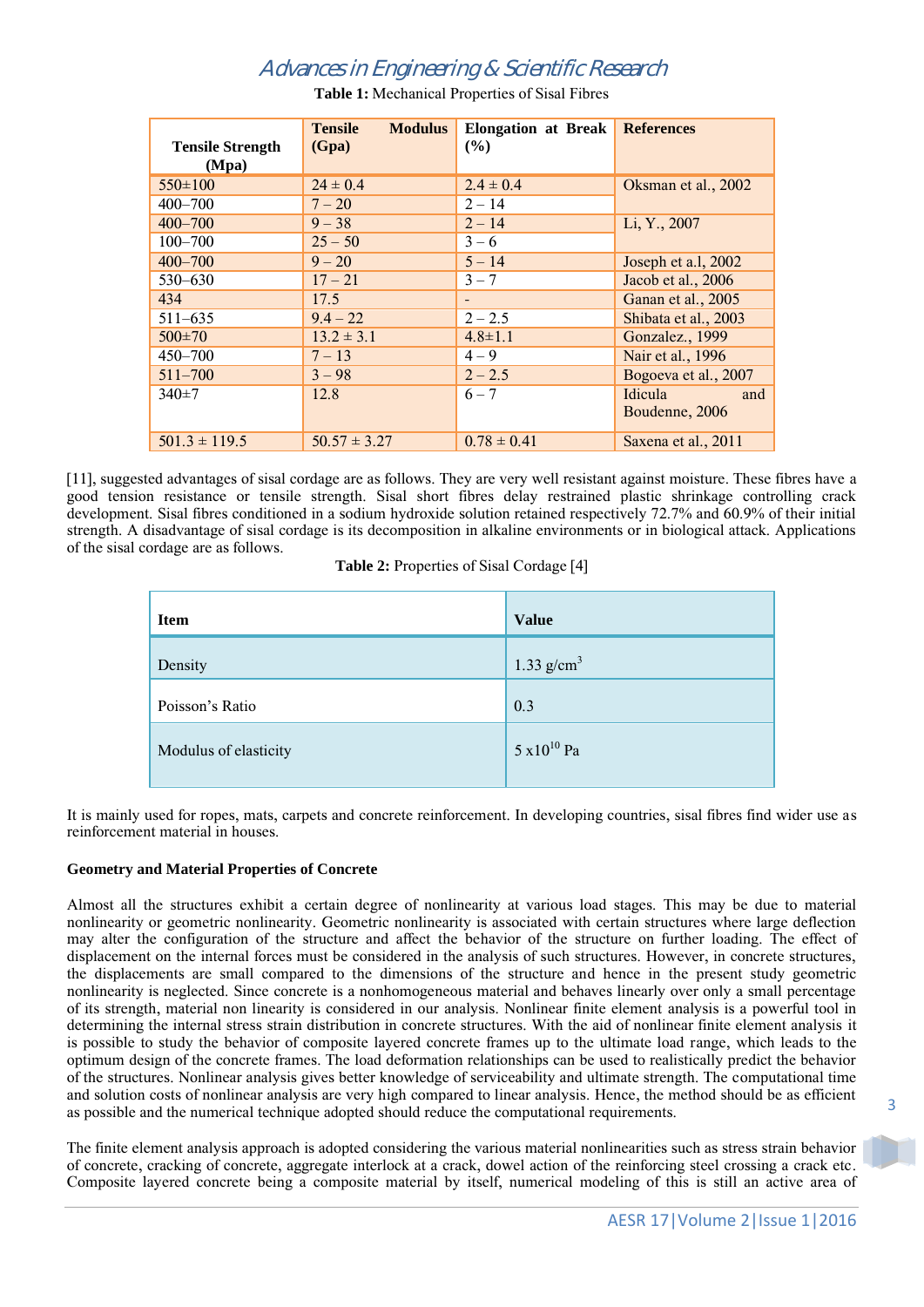research. Nonlinear finite element analysis based on advanced constitutive models can be used well for the simulation of composite layered concrete structures [19]. Computer simulation is a strong tool for checking the performance of concrete structures in design and development. Such simulation can be regarded as virtual testing and can be used to confirm and support the structural solutions with complex details and also serve to find an optimal and cost effective design solution. Hence, the aim of the present study is to conduct a finite element analysis for the computation of difference in deflection of RCC beam and the beam covered with sisal cordage. The properties of the RCC beam used in the present study are as shown in Table 3. The beam used has a cross section of 200 mm x 200 mm with an overall length of 1200 mm. M20 grade of concrete was used. Geometry of the reinforced cement concrete beam (RCC) and fibre reinforced sisal cordage (FRSC) beam are shown in Figure 1a<sub>1</sub> and 1a<sub>2</sub> and mesh diagram for the same are shown in Figure 1b<sub>1</sub> and 1b<sub>2</sub>.

|                                                   | <b>Value</b>            |  |
|---------------------------------------------------|-------------------------|--|
| <b>Item</b>                                       |                         |  |
| Compressive strength                              | $20$ N/mm <sup>2</sup>  |  |
| Young's modulus                                   | $3 \times 10^{10}$ Pa   |  |
| Poisson's Ratio                                   | 0.2                     |  |
| Density                                           | $2.3$ g/cm <sup>3</sup> |  |
| <b>Details of RCC</b> Beam Dimensions             |                         |  |
| Length of the RCC Beam                            | $1200$ mm               |  |
| Width of the RCC Beam                             | $200$ mm                |  |
| Depth of the RCC Beam                             | $200$ mm                |  |
| Details of the Steel Reinforcements               |                         |  |
| Longitudinal Bars at top                          | 2 nos of 10mm dia each  |  |
| Longitudinal Bars at bottom                       | 2 nos of 10mm dia each  |  |
| <b>Stirrups</b>                                   | 6 mm dia at 50 mm C/C.  |  |
| Yield strength of these longitudinal $\&$ stirrup | $415$ N/mm <sup>2</sup> |  |
| reinforcements                                    |                         |  |
| Young's modulus of Steel                          | 200000 $N/mm^2$         |  |
| Poisson's Ratio of Steel                          | 0.3                     |  |
| concrete cover for the reinforcements at top,     | $25 \text{ mm}$         |  |
| bottom and sides                                  |                         |  |

| <b>Table 3:</b> Details of the RCC Model [3]. |  |  |  |  |  |
|-----------------------------------------------|--|--|--|--|--|
|-----------------------------------------------|--|--|--|--|--|

The finite element mesh used in these analyses involved 8107 elements with 37392 nodes for RCC beam and 4280 elements with 25818 nodes for FRSC beam. The thickness of sisal cordage used for wrapping is 5 mm.

For present investigation, a beam hinged at both ends and subjected to centric point load is covered with sisal cordage and is analyzed using ANSYS software. The results are compared with analysis of beam without sisal cordage wrapping. A centric load is varied from 7 kN to 19 kN for both RCC and FRSC beam.



**Figure 1a1:** Geometry of Reinforced Concrete Beam & Sisal Covered RCC Beam



**Figure 1a2:** Geometry of Reinforced Concrete Beam & Sisal Covered FRSC Beam

4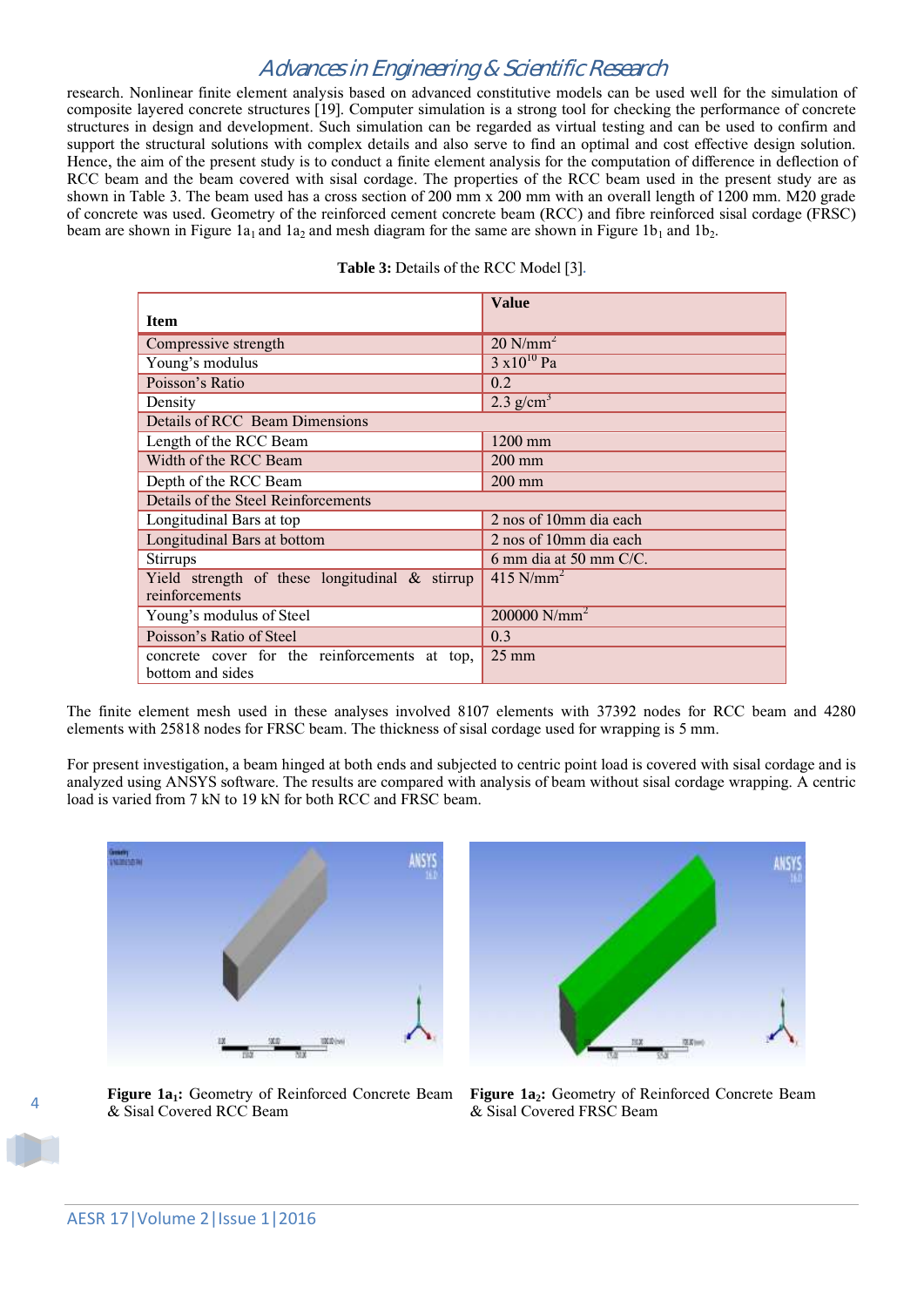

**Figure 1b1:** Mesh Diagram of Reinforced Concrete Beam & Sisal Covered RCC Beam



**Figure 1b2**: Mesh Diagram of Reinforced Concrete Beam & Sisal Covered FRSC Beam

#### **INVESTIGATIVE RESULTS**

Among the numbers of load variations, comparison in deflection between RCC beam and FRSC beam has been shown in Figure 2a and 2b for 7 kN load and Figure 3a and 3b for 9 kN load only. Table 4 shows the deflection value of RCC beam and FRSC beam of sisal cordage for all load variation of 7 kN to 19 kN.



**Figure 2a:** Deflection for RCC Beam for 7 kN Load **Figure 2b:**Deflection for FRSC Beam for 7 kN Load



**Figure 3a:** Deflection for RCC Beam for 9 kN Load **Figure 3b:** Deflection for FRSC Beam for 9 kN Load



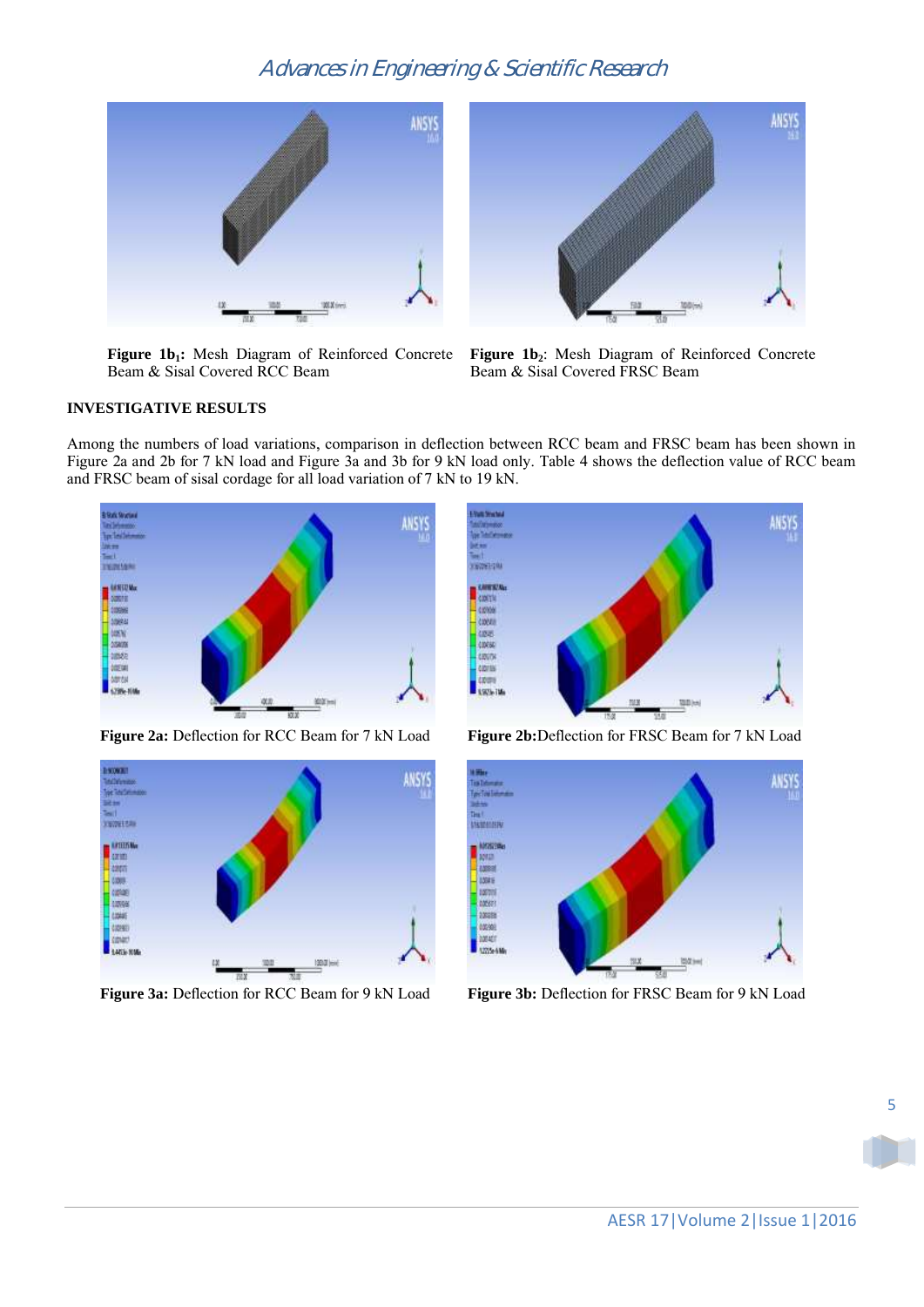| Loading        | <b>Beam Type</b> |             | % Decrease in Deflection |
|----------------|------------------|-------------|--------------------------|
| (kN)           | <b>RCC</b>       | <b>FRSC</b> |                          |
|                | Deflection (mm)  |             |                          |
| $\overline{7}$ | 0.0103           | 0.0098      | 4.80                     |
| 9              | 0.0133           | 0.0126      | 5.26                     |
| 11             | 0.0163           | 0.0154      | 5.52                     |
| 13             | 0.0193           | 0.0182      | 5.59                     |
| 15             | 0.0222           | 0.0210      | 5.41                     |
| 17             | 0.0252           | 0.0238      | 5.55                     |
| 19             | 0.0282           | 0.0266      | 5.67                     |

**Table 4:** Deflection Value of RCC and FRSC beam

#### **CONCLUSIONS**

The following conclusive details have been obtained from the analytical results:

From the above results that FRSC beam of sisal cordage gives lesser deflection by about 5 %. From this, it follows that Moment capacity is also increased by about 5 % for the same cross section and span of the beam. Thus, deflection reduction clearly exhibits the increased strength of the beam. Undoubtedly, the method of strengthening is less expensive, easy to execute and environment friendly. This methodology will gain confidence of users and will find widespread applicability. A realistic study can be carried out experimentally to investigate the deflection in the beam.

#### **REFERENCES**

- [1] Mukherjee, A., Kalyani, A.R., and Joshi, M.V: Up-gradation of RC frames with FRC, Part I: Design of elements, The Indian Concrete Journal, 2004. 15-19.
- [2] Sen, T., and Reddy, H.N.J: A Numerical Study of Strengthening of RCC Beam Using Natural Bamboo Fibre, International Journal of Computer Theory and Engineering, 2011, 3(5): 707-713.
- [3] Sandeep L.S., Reddy, H.N.J., and Nizar, R: Retrofitting of RC Beams Using Natural FRP Wrapping (NSFRP), International Journal of Emerging trends in Engineering and Development, 2013, 3(5):168-178.
- [4] Sen, T., and Reddy, H.N.J: Application of Sisal, Bamboo, Coir and Jute Natural Composites in Structural Upgradation, International Journal of
- [5] Innovation, Management and Technology, 2011a, 2(3):186-191.
- [6] Sen, T., and Reddy, H.N.J: Finite Element Simulation of Retrofitting of RCC Beam Using
- [7] Coir Fibre Composite (Natural Fibre), International Journal of Innovation, Management and Technology, 2011b, 2(2): 175-179.
- [8] Jeyabharathy, A.S., and Robert, R.S: Experimental Investigation on Behavior of R.C.C Beam Retrofitted With Sisal Fibre Sheet, International Journal of Innovative Research in Science, Engineering and Technology, 2013, 2(7): 3159- 3162.
- [9] Kalia, S., Kaith, B.S., and Kaur, I: Cellulose Fibers: Bio- and Nano-Polymer Composites: Green Chemistry and Technology, Springer Heidelberg Dordrecht London New York, 2011.
- [10] Oksman K., Wallstro L., and Berglund, L.A: Morphology and mechanical properties of unidirectional sisal–epoxy composites, Journal of Appl Polym Sci, 2002, 84: 2358–2365.
- [11] Li, Y: Chemical treatments of natural fiber use in natural fiber–reinforced composites: a review, Journal of Polym Environ, 2007, 15:25–33.
- [12] Joseph, P.V., Rabello, M.S., and Mattoso, L.H.C: Environmental effects on the degradation behaviour of sisal fiber reinforced polypropylene composites, Compos Sci Technol 2002, 62:1357– 1372.
- [13] Jacob M., Varughese, K.T., and Thomas, S: Dielectric characteristics of sisal-oil palm hybrid bio-fiber reinforced natural rubber bio-composites, Society of Plastics Engineers, 2006, 671–680.
- [14] Ganan, P., Garbizu, S., Llano-Ponte, R: Surface modification of sisal fibers effects on the mechanical and thermal properties of their epoxy, Polym Compos 2005, 26:121–127.
- [15] Shibata, M., Ozawa, K., and Teramoto N: Biocomposites made from short abaca fiber and biodegradable polyesters, Macromol Mater Eng 2003, 288:35–43.
- [16] Gonzalez: Effect of fibre surface treatment on the fibre matrix bond strength of natural fibre